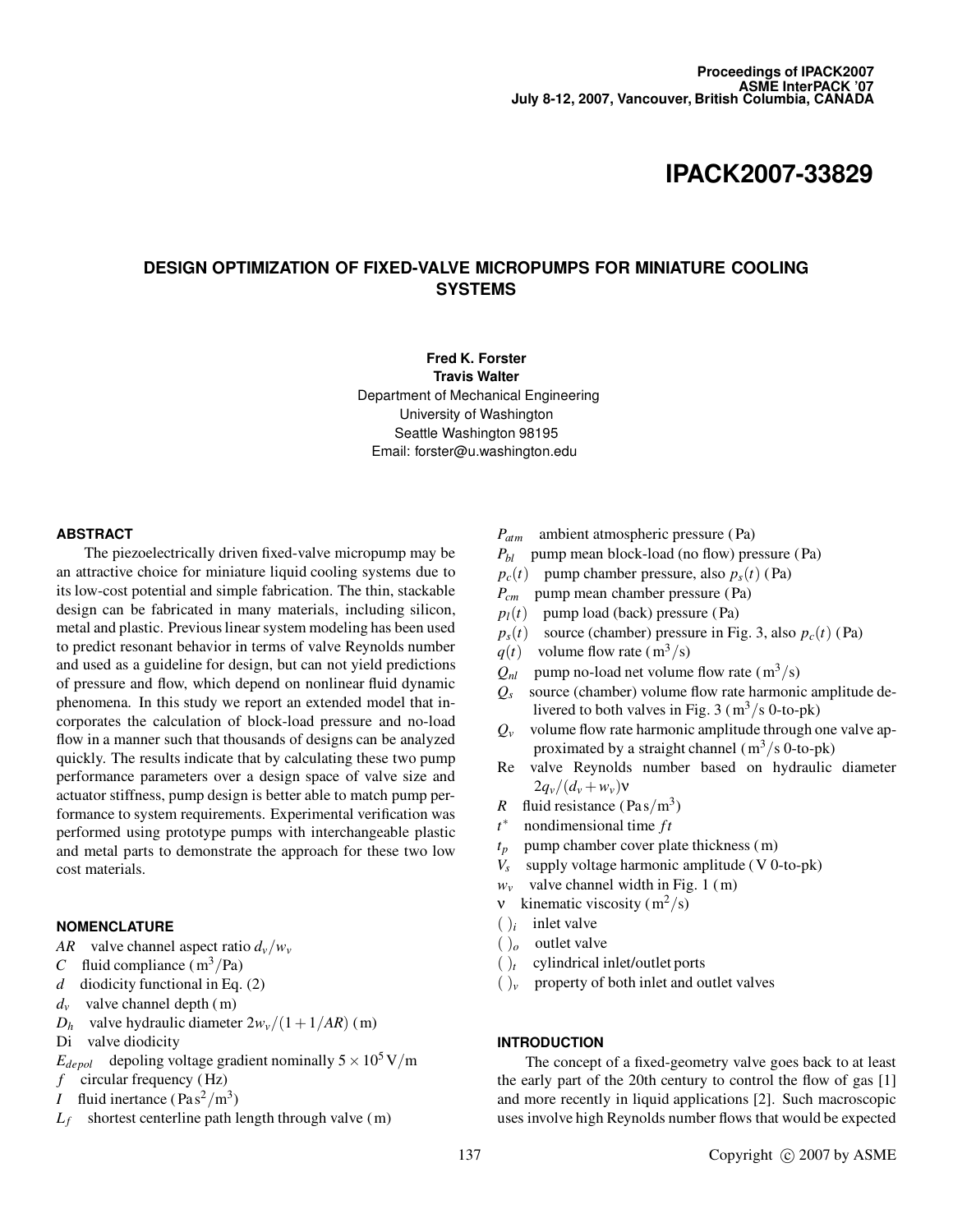to behave substantially different in small-scale devices. A mesoscopic liquid diaphragm pump was reported in the MEMS community about 15 years ago [3], which showed additional promise for fixed valves. However, it was also a fairly high Reynolds number device [4]. Shortly thereafter, a number of microfabricated diaphram pumps appeared in the literature [5–7]. Since the 1980s, however, many other designs of micropumps have been reported, including other types of reciprocating displacement pumps and electroosmotic, electrohydrodynamic and magnetohydrodynamic designs [8]. What remains of significant interest in the case of the fixed-valve pump is its simplicity, ability to work with particlulate flows and low potential costs of materials and fabrication. But much of the development has been based on empirical methods, which has been a deterrent to its wide-spread use.

Currently we are developing improved design techniques for fixed-valve pumps with applications to electronic cooling. By the time of this study we have developed optimization techniques for circular piezoelectric bimorph actuators that yield maximum volume displacement per volt by optimizing the diameter and thickness of the piezoelectric element and the thickness of the elastic cover plate, to which the piezoelectric element is attached, for a given cover plate diameter, i.e. pump chamber diameter, and material [9]. We have also developed a linear reduced-order (lumped-parameter) system model that has been demonstrated to accurately model all aspects of pump geometry and materials except for the nonlinear fluid dynamic behavior in the valves by accurate predictions of system response when straight rectangular channels replace the fixed-geometry valves [10, 11]. Lastly, we have studied valve geometrical shape and developed an optimized version of the Tesla-type valve [12–14]. With this knowledge we have developed two different pumping systems with the ability to move approximately 40W of thermal energy from a  $2.5 \text{ cm}^2$  surface [15, 16]. In the study reported here we have added non-linear fluid dynamic behavior of the valves to the existing linear system model [10] and performed an experimental investigation to evaluate this extended model. This work shows how valve size and cover plate stiffness leads to significantly different pump pressure-flow relationships. With this information a pump can be designed to generate higher block load pressure, usually at the cost of lower no-load flow, or vice versa, i.e. modify the basic pump characteristics to rationally design a pump to meet particular system requirements with the starting point being only pump chamber diameter and cover plate material.

# **METHODS**

## Existing Model

The starting point for the current model is the linear systems model previously described [10] and only briefly presented here. It is composed of lumped parameters to characterize the piezoelectric actuator, compliance and flow resistance and inertance of the fluid in the pump chamber, resistance and inertance of the fluid in the valves and compliance, resistance and inertance as seen from the entrance and exit of the pump [10, Fig. 3].

The actuator is characterized by its stiffness  $k$ , effective mass m, centerline displacement per volt  $f_e$  and a shape factor  $\gamma$ , which is the ratio of the displaced volume of the inner surface of the piezoelectric/cover plate to that displaced by a piston having the same centerline displacement. These quantities are determined by the thickness and diameter of the piezoelectric element that yields maximum volume displacement per volt for a given material and cover plate (pump chamber) diameter. This is done using finite element analysis (FEA).

The fluid inertance and resistance of the working fluid in the pump chamber are relatively unimportant except for exceedingly shallow pump chambers, but the compliance includes the important contribution of an effective quantity of gas. Two other contributors to compliance are the pump housing (calculated with FEA) and the compliance of the working liquid. The model is capable of handling gas or liquid working fluids, although only liquid is of interest in this study.

The resistance and inertance of the valves is based on an equivalent straight length rectangular duct and the exact solution of the Navier-Stokes equation for fully developed oscillatory laminar flow. Since Tesla-type valves were used in this study, the cross sectional width  $w_v$  and depth  $d_v$  of the equivalent duct are those of the valve, and the equivalent length  $L_f$  is length of the shortest (forward flow) centerline path through the valve, which is a slight departure from previous work. These assumptions are discussed in detail elsewhere [10].

The compliance, resistance and inertance of the connected tubes have, by design, only a small effect on performance due to the size and distensibility of the tubing. Their purpose is to capacitively decouple the pump from the rest of the flow system. Otherwise, performance is greatly affected by high frequency flow oscillations that would be transmitted to all points up and downstream from the pump.

The maximum excitation voltage considered, which defines the maximum system output, is determined by the lowest of power supply limit, depolarization limit of the piezoelectric element, which is a function of its thickness and material properties, and cavitation voltage. Cavitation is modeled to occur when the minimum absolute chamber pressure, which occurs during the filling phase, equals the vapor pressure of the working fluid at ambient temperature. This is a simplified cavitation criterion that does not take into account lower pressure in the valves due to increased velocity [14].

A typical use of the model as described above is the consideration of a design space of valve size and cover plate thickness and from a surface plot of any desired output variable, infer pump characteristics. For example, a plot of the harmonic amplitude of Reynolds number Re in the valves might imply good net flow and pressure since the directional behavior of the valves, described by diodicity Di, the ratio of pressure drop in the reverse to forward direction, would be expected to increase with increasing Re. Typical output quantities considered in addition to Re are harmonic amplitudes of valve volume flow rate  $Q_{\nu}$ , chamber pressure  $P_c$  and actuator centerline velocity  $V_m$ .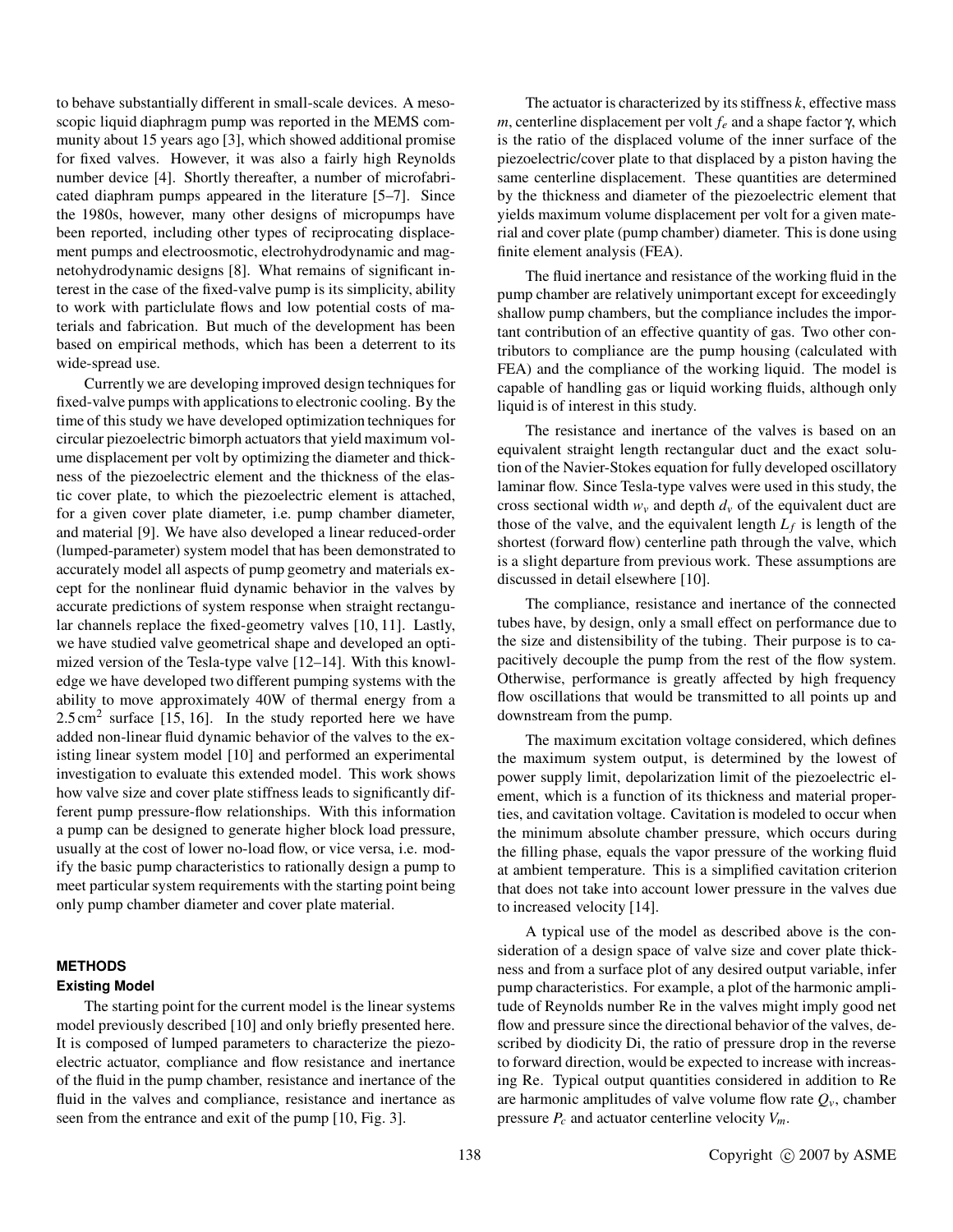## Model Extension

For this study the departure from the current model described above was a more detailed description of the valve. In addition to the cross-sectional dimensions and equivalent length, the nonlinear directional behavior described in terms of diodicity Di was included. That behavior was assumed to be characterized by steady-state, two-dimensional flow characteristics. For a given shape and based on dimensional analysis this can be summarized by a single curve of Di versus Re valid for any size valve assuming laminar flow, which is usually valid for the small valves associated with pumps of interest. Our previous work considered both the diffuser and Tesla-type valve and optimized the geometry of each with steepest decent methods using computational fluid dynamics (CFD) [13]. On the basis of that study the optimized Tesla-type valve given in Figure 1 was used over the optimized diffuser valve.



Figure 1. THE SIX PARAMETERS THAT DEFINE THE SHAPE OF THE OPTI-MUM TESLA-TYPE VALVE ARE 1)  $X2 = 1.60$  THE LENGTH OF THE INLET (LEFT) CHANNEL IN FORWARD FLOW, 2)  $Y3 = 0.608$ , 3) SCALE FACTOR  $n = 0.79645$ , SUCH THAT ( $nX2, Y3$ ) DEFINES A TERMINAL TANGENT SEGMENT OF THE LOOP, 4) LOOP OUTER RADIUS  $R = 2.35$ , 5) OUTLET CHANNEL LENGTH  $LENOUT = 2.94$ , BASED ON THE INTERSECTION OF THE UPPER EDGE OF THE OUTLET CHANNEL AND THE  $x$ -AXIS, AND 6) OUTLET CHANNEL ORIENTATION ANGLE  $\alpha\!=\!41.9^{\circ}$  . The return angle  $\beta\!=\!71.7^\circ$  is determined by  $X2$ ,  $Y3$  and  $n$  . The coordinate system SHOWN IS LOCATED ON THE CENTERLINE OF THE INLET CHANNEL ONE-HALF CHANNEL WIDTH TO THE RIGHT OF THE PLENUM/CHANNEL INTER-SECTION. ALL DIMENSIONS ARE NORMALIZED BY CHANNEL WIDTH  $W_v$ . THE SEMICIRCULAR PLENUMS OF RADIUS  $R_P = 5$  model pump cham-BER AND PLENUMS FOR CFD CALCULATIONS TO INCLUDEINLET AND EXIT FLOW LOSSES. THESE VALUES ARE FROM [14]. IN ADDITION, THE NOR-MALIZED VALVE LENGTH ALONG THE CENTERLINE FOR FORWARD FLOW  $L_f/w_v = 10.8$ .

For the optimal valve geometrical parameters given in Fig. 1 and shown in Fig. 2, the net pressure and flow were determined by numerical solution of simple nonlinear ordinary differential equations based on a low-order model of the flow through the pump for the harmonic amplitude of volume flow rate generated in the pump chamber and available to both valves approximated by  $2O<sub>v</sub>$  from the linear model. There are a number of ways that the governing equations can be formulated with the associated trade-off between computational effort and accuracy. Two possible ways are based on calculated diodicity Di versus Re or non-dimensional pressure drop in each flow direction versus Re, which like Di versus Re, describes the behavior of the same shaped valve for any size. But to demonstrate the simplest approach, a constant value of Di was utilized in this study equal to the that at the rms level of valve volume flow rate  $Q_v / \sqrt{2}$  or equivalently the rms level of Re.

Net no-load volume flow rate  $Q_{nl}$  was calculated based on the circuit shown in Fig. 3. The input volume flow rate available to the parallel arrangement of inlet and outlet valves and tubes is given by  $q_s(t) = Q_s \sin 2\pi f t$ , where  $Q_s = 2Q_v$  as described above. The pressure drop loop equation is given by

$$
I\frac{dq_o}{dt} + R_o q_o + I\frac{dqi}{dt} + R_i q_i = 0
$$
 (1)

where  $I = I_v + I_t$  is the sum of inertances of each valve and each connecting tube assuming inlet and outlet are identical. Each was calculated according to analytical solutions of the Navier-Stokes equation for fully-developed harmonic flow at the driving pump frequency  $f$  in straight ducts of rectangular and circular cross section, respectively. Also,  $R_o = R_v d_o + R_t$ , and  $R_i = R_v d_i + R_t$ , where  $R_v$  and  $R_t$  were also calculated from the Navier-Stokes equations, and the nonlinearity of the valve resistance was described by  $d_0$  and  $d_i$ , where

$$
d_o = \begin{cases} 1 & \text{if } q_o \ge 0 \\ \text{Di}(|q_o|) & \text{otherwise} \end{cases} \text{ and } d_i = \begin{cases} 1 & \text{if } q_i \ge 0 \\ \text{Di}(|q_i|) & \text{otherwise} \end{cases} \tag{2}
$$

The definitions of  $d_0$  and  $d_i$  were chosen to reflect the assumption that forward flow in a Tesla-type valve is unaffected by the loop and approximated by flow in a straight rectangular duct of length  $L_f$ . This is suggested, for example, in a typical calculated velocity magnitude field shown in Fig. 2. Noting  $q_i = q_o - q_s$  and introducing non-dimensional time  $t^* = ft$ , the final form of the equation used to calculate no-load flow is given by

$$
\frac{dq_o}{dt^*} = \frac{R_o + R_i}{2fI}q_o + Q_s\left(\pi\cos 2\pi t^* - \frac{R_i}{2fI}\sin 2\pi t^*\right) \tag{3}
$$

This equation was solved with an explicit Runge-Kutta, Dormand-Prince pair formula needing only the immediately preceding time point using Matlab v6.5 (The Mathworks). The net no-load flow was then calculated after the simulation reached steady-state, at which point the average of the time series was calculated to yield  $Q_{nl}$ .

Net block-load pressure  $P_{bl}$  was determined in a similar manner. The governing equation was also based on Fig. 3 with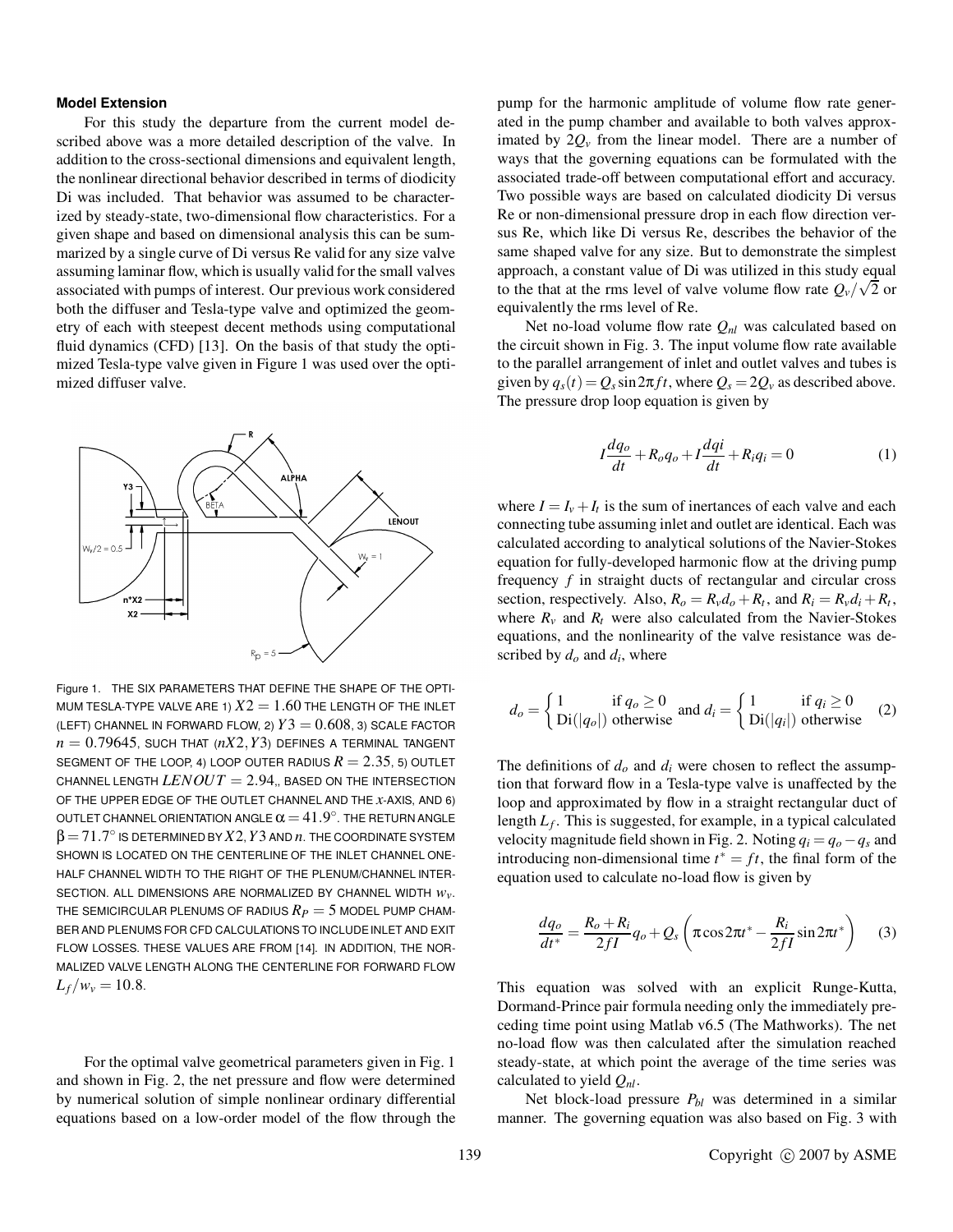

# (a) FORWARD FLOW



#### (b) REVERSE FLOW

Figure 2. OPTIMUM SHAPE TESLA-TYPE VALVE FOR PARAMETERS GIVEN IN FIG. 1. SIX-LEVEL CONTOUR PLOT CORRESPONDS TO STEADY TWO-DIMENSIONAL FLOW VELOCITY MAGNITUDE FOR TYPICAL VALUES OF VALVE RMS REYNOLDS NUMBER [17].



Figure 3. SCHEMATIC PUMP CIRCUIT USED TO CALCULATE NO-LOAD FLOW RATE.

the addition of a capacitor  $C$  between the outlet tube inertance and ground. This yields Eq. (1) again but with a the term for the pressure drop  $p_l$  across the load capacitor added to the left side. Noting  $q_0 = Cdp_l/dt$  and following the same procedure described above, the governing equation is given by

$$
\frac{d^2 p_l}{dt^{*2}} = -\frac{R_o + R_i}{2fI} \frac{dp_l}{dt^*} - \frac{1}{2Cf^2I} p_l + \frac{Q_s}{Cf} \left( \frac{R_i}{2fI} \sin 2\pi t^* + \pi \cos 2\pi t^* \right)
$$
(4)

The mean load pressure in steady state is not a function of C and was set to  $I/(R_v+R_t)^2$ , which allowed steady state to be reached in a reasonable time, after which integration was performed to obtain  $P_{bl}$ . Since the linear model considers the onset of cavitation to determine the maximum input voltage as discussed above,  $p<sub>s</sub>$  was also calculated. It is pressure drop across the entire outlet branch,

$$
p_s = p_c = R_o q_o + f I \frac{dq_o}{dt^*} + p_l \tag{5}
$$

where  $q_0 = fC dp_l/dt^*$  was directly available from the numerical solution and numerically differentiated to obtain  $dq_0/dt^*$ . The mean chamber pressure  $P_{cm}$  was then determined by integration. An iterative loop was performed within the linear model with the absolute chamber pressure  $P_{atm} + P_{cm}$  updated at each step.

### **Experiments**

The pumps used for testing consisted of three basic parts, an acrylic block in which the pump chamber and valves were machined, a brass cover plate, on which a lead-zirconate-titanate (PZT) piezoelectric disk was attached to form the actuator, and a second acrylic block with a circular recess to give the membrane room to move after the plate was sandwiched between the blocks. Geometry for machining was generated with Feature-CAM v8 (Engineering Geometry Systems), and machining performed on a CNC mill (Bridgeport model V2XT) with a standard 1/8 inch collet that held 2-flute (127, 254 and  $508 \,\mu m$  (0.005, 0.01) and 0.02in)) carbide end mills (Richard MicroTool). A hole was also drilled through the center of the recess in the latter block to allow for laser vibrometer measurements in addition to holes in each block for two alignment pins and holes needed to connect inlet/outlet tubes to the chamber block. The piezoelectric disks (Piezo Systems PZT-5A) were milled from stock to obtain the desired diameter, then fastened to the brass cover plate with silver epoxy (Epoxy Technologies type H31). Then a small piece of bead tape was affixed to the center of the PZT for vibrometer measurements. Stainless steel inlet/outlet tubes having a 2.08mm inner diameter and 10mm long were bonded to each chamber block with a quick-set epoxy, and attached to them were 5mm inner diameter PVC tubes that ran to the inlet reservoir and pressure transducer or small beaker depending on the particular test done.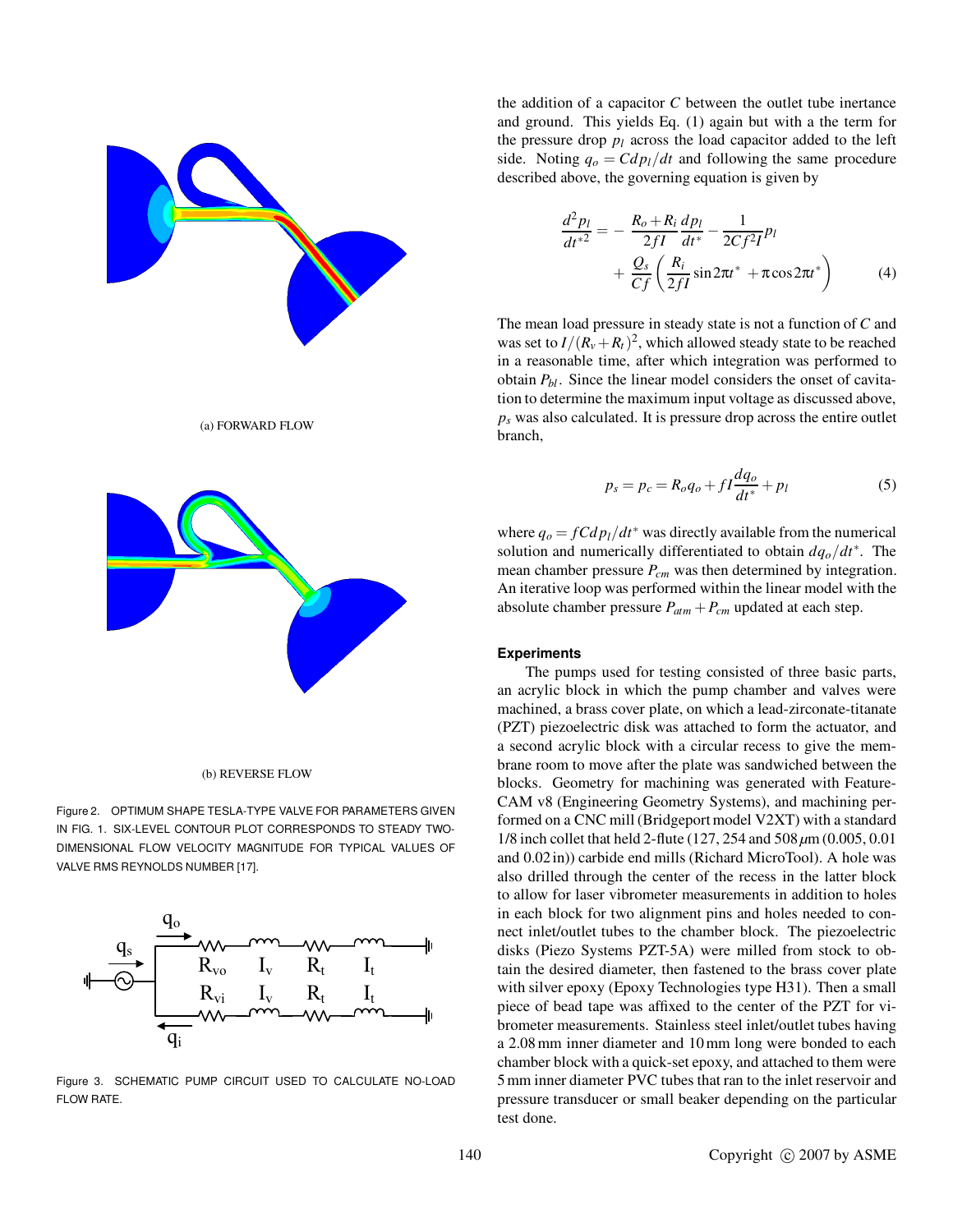Assembly of the pumps consisted of applying a silicone grease to the parts and clamping them together with alignment pins in place. Each assembled pump was filled with mineral spirits and left for one hour to dissolve any remnants of grease in the valves and then flushed with isopropyl alcohol followed by deionized water. Figure 4 shows an assembled pump. Other parts that make up an assembled pump seen in the photograph are an electrical connector to the PZT element and a block to facilitate clamping the assembly together. Three valve sizes and brass cover plate thicknesses were utilized, allowing for a total of nine different micropumps to be assembled.



Figure 4. ASSEMBLED MICROPUMP CONSISTING OF A CLAMP SPACER BLOCK, A TOP BLOCK CONTAINING CHAMBER, VALVES AND INLET/OUTLET TUBES, A COVER PLATE AND ATTACHED PZT DISK AND A BOTTOM BLOCK WITH A RECESS FOR ACTUATOR DISPLACEMENT AND HOLE FOR LASER VIBROMETER MEASUREMENTS OF ACTUATOR VELOCITY.

The experimental procedures for each pump consisted of measuring the resonant frequency of the actuator for each assembled pump before it was filled with water using a laser vibrometer (Polytec model OVF 302) and noting the frequency at which the centerline velocity was maximum. Although this frequency was well above the liquid-filled resonant frequency, it was used to determine if there were any major electrical problems or problems with bonding or cracking of the piezoelectric element. Pumps were then filled with water degassed by boiling after first flushing with degassed isopropyl alcohol, which more easily wetted the valves and chamber. Block-load pressure and no-load flow were measured by driving the pumps with an sinusoidal signal (Wavetek model 19)that was further amplified (Piezo Systems Linear Amplifier).

Block-load pressure was measured with a pressure transducer (Honeywell type 142PC30D) with the pump mounted such that the inlet/outlet tubes were horizontal and at the same height as the inlet reservoir and the water/air interface in the outlet tube attached to the pressure transducer. No-load flow was measured by removing the pressure transducer and measuring the weight of water pumped over a significantly long time to minimize errors.

# RESULTS AND DISCUSSION

Pumps with footprint of about an inch square have been our primary interest since that appears to be a reasonable size for use in electronic cooling of small systems and heat removal on the order of 100W. We have worked with that size previously [15, 16]. Thus, the starting point for pump design was a 10mm diameter pump chamber. A plastic pump body was chosen to investigate the use of a very low cost material. Brass for the cover plate was chosen because a wide variety of thicknesses were readily available. Except for physical properties of the materials utilized including fluids, no other empirical data were used for the design analysis. Since the pump is a resonant device, some parameters were more important than others. One of two critical parameters was valve cross-sectional size since its contribution to inertial and dissipative characteristics of the overall system were highly significant. The other critical parameter was actuator stiffness. Even so, one compromise made for this study was consideration of only one combination of PZT diameter and thickness (9mm and  $127 \mu m$ , even though the design approach can include optimization of both parameters. To further simplify the study, and based on limitations of the machining methods, all valves had an aspect ratio  $AR = 2.5$  with chamber depth equal to the valve depth. Given that the effects of valve size and actuator stiffness are quite significant compared to the effects of the parameters held constant, this study was considered an investigation of design optimization methods for a particular diameter pump.

Figure 5 shows the design space of valve width and cover plate thickness over which the harmonic amplitude of valve Reynolds number was calculated using the existing linear model. A main characteristic of the surface shown is that the region of higher values corresponds to a ridge parallel to each axis. Since diodicity is higher at higher Re, one might expect good pump performance over a range of valve width for thin cover plates or to a lesser extent for a range of cover plate thickness for smaller valves. Figure 6 and Fig. 7 show new results based on the nonlinear model implemented in this study for no-load flow  $Q_{nl}$  and block-load pressure  $P_{bl}$  over the same design space. Higher values of each fall into regions of higher Reynolds number shown in Fig. 5. However, the two regions overlap but do not coincide. There is clearly a trade-off between these two performance characteristics. Figure 8 shows the range of calculated performance characteristics at each grid point of the entire design space considered. This figure shows that not only are there combinations of higher flow-lower pressure and vice versa, but many intermediate combinations. This suggests that within an overall range of pressure and flow a pump can be designed to have any number of pressure-flow attributes by simply modifying valve size and cover plate thickness.

To compare these findings with experiment, choices were made that resulted in chamber blocks and actuators assemblies shown in Tabs. 1 and 2. A point in the design space  $[t_p, w_y] =$  $[102, 300] \mu$ m was chosen as a nominal combination of cover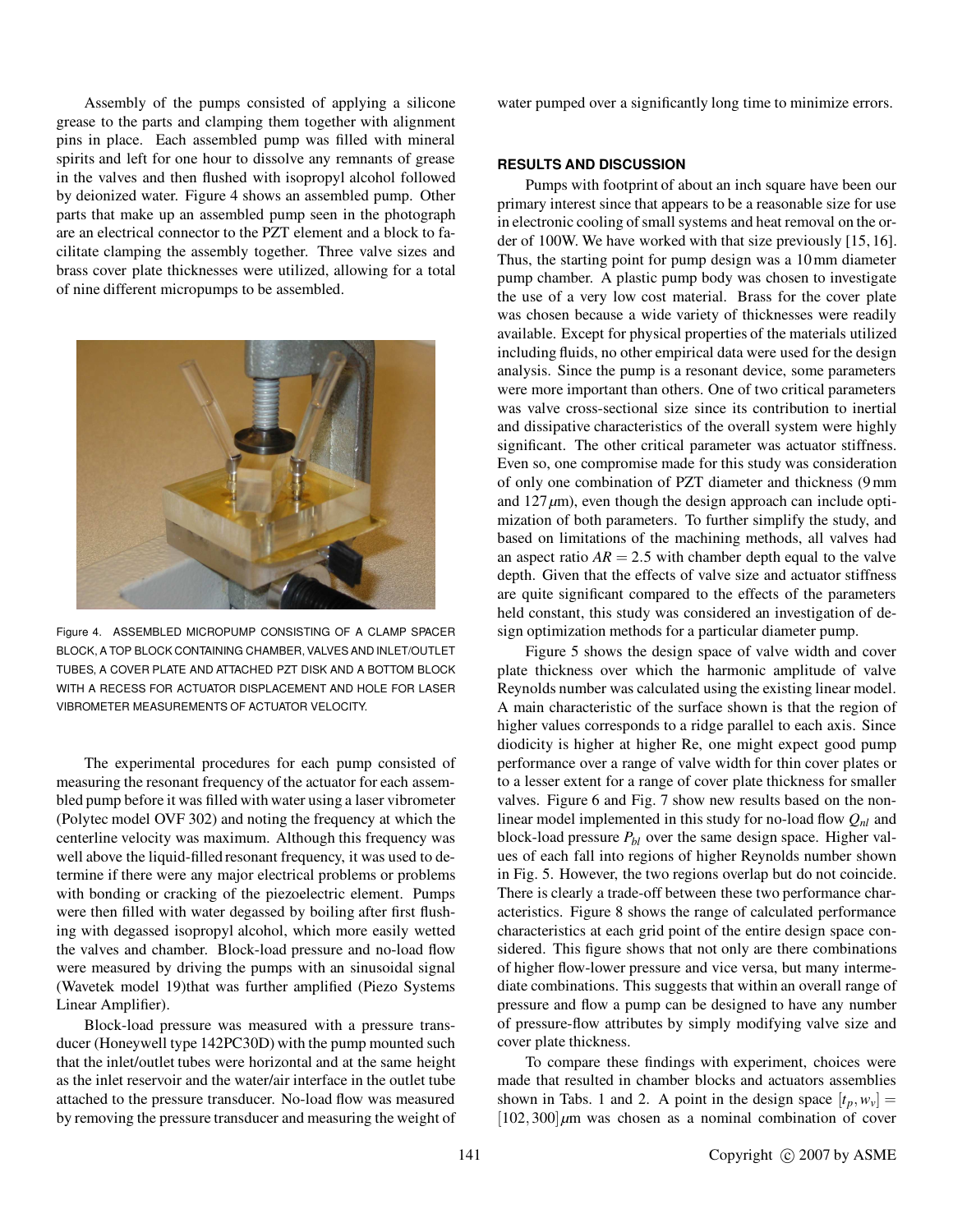

Figure 5. LINEAR MODELING RESULTS SHOWING THE HARMONIC AMPLI-TUDE OF VALVE REYNOLDS NUMBER FOR A 10mm DIAMETER PUMP WITH A BRASS COVER PLATE, PZT THICKNESS OF 127  $\mu$ m (DEPOLING ELECTRIC FIELD  $E_{depol} = 5 \times 10^5$ ) and diameter of 9 mm, work-ING FLUID WATER WHOSE PROPERTIES (INCLUDING VAPOR PRESSURE) CORRESPOND TO 25  $\mathrm{^{\circ}C}$  and driven at a supply voltage amplitude  $V_s = 64$  V 0-TO-PK. VALVE ASPECT RATIO  $AR = 2.5$ 

plate thickness and valve size. Two more values for each coordinate above and below the nominal, were also chosen, which gave a matrix of nine pump configurations to test. Figure 9 shows the subset of calculated performance characteristics for the fabricated pumps, which covers a reasonable portion of the more complete design space shown in Fig. 8.



Figure 6. NON-LINEAR MODELING RESULTS SHOWING NO-LOAD FLOW FOR THE SAME PARAMETERS GIVEN IN FIG. 5.

Table 3 shows the resonant frequency of empty and liquid filled pumps. Only membrane M04 showed a deviation from that calculated of more that 5%. However, good experimental repeatability for that membrane indicated that integrity between the PZT disk and cover plate was good, and that the difference



Figure 7. NON-LINEAR MODELING RESULTS SHOWING BLOCK-LOAD PRESSURE FOR THE SAME PARAMETERS GIVEN IN FIG. 5.



Figure 8. CALCULATED PUMP PERFORMANCE IN TERMS OF BLOCK-LOAD PRESSURE VERSUS NO-LOAD FLOW AT ALL GRID POINTS OF THE ENTIRE DESIGN SPACE AND FOR THE SAME PARAMETERS GIVEN IN FIG. 5.

Table 1. PROPERTIES OF CHAMBER BLOCKS USED TO FABRICATE PUMPS.

| chamber         | valve     | chamber  | chamber $&$ | valve  |  |  |
|-----------------|-----------|----------|-------------|--------|--|--|
| block           | width     | diameter | valve depth | aspect |  |  |
|                 | $(\mu m)$ | (mm)     | $(\mu m)$   | ratio  |  |  |
| CO <sub>1</sub> | 300       | 10       | 750         | 2.5    |  |  |
| C <sub>02</sub> | 150       | 10       | 375         | 2.5    |  |  |
| C03             | 600       | 10       | 1500        | 2.5    |  |  |

might have been caused by, for example, the amount of epoxy used to bond the PZT to the cover plate. Table 3 also provides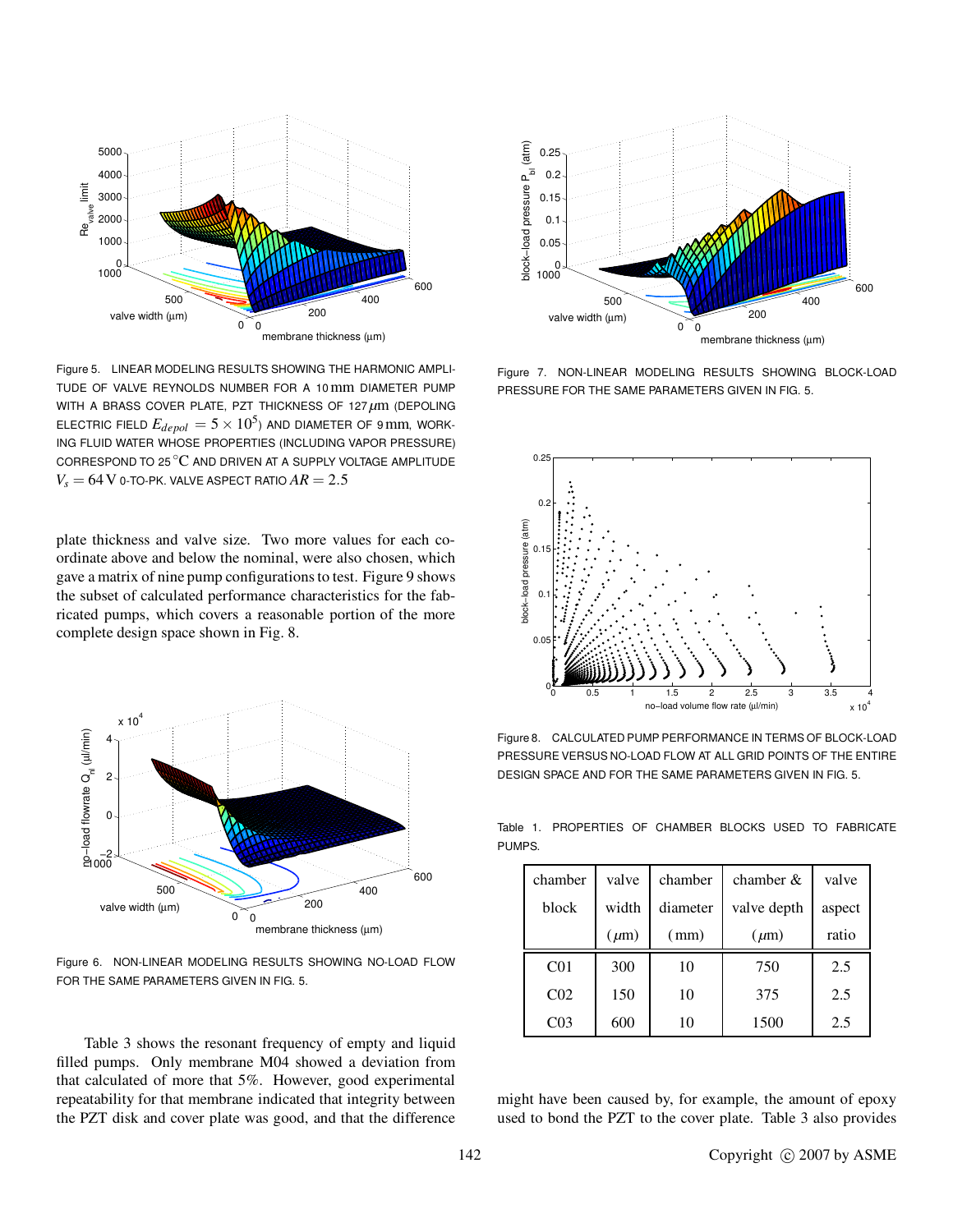Table 2. PROPERTIES OF THE ACTUATOR ASSEMBLIES USED TO FABRI-CATE PUMPS.

| actuator        | cover plate | <b>PZT</b> | <b>PZT</b> |  |  |
|-----------------|-------------|------------|------------|--|--|
| assembly        | thickness   | thickness  | diameter   |  |  |
|                 | $(\mu m)$   | $(\mu m)$  | mm         |  |  |
| M <sub>02</sub> | 76.2        | 127        |            |  |  |
| M <sub>03</sub> | 177.8       | 127        | 9          |  |  |
| M <sub>04</sub> | 101.6       | 127        |            |  |  |



Figure 9. CALCULATED PUMP PERFORMANCE IN TERMS OF BLOCK-LOAD PRESSURE VERSUS NO-LOAD FLOW FOR THE NINE FABRICATED PUMPS FOR THE SAME PARAMETERS GIVEN IN FIG. 5. THE NUMBERS SHOWN CORRESPOND TO PUMP NUMBER IN TAB. 3.

a similar comparison for the liquid-filled pump that ensured the filling process was successful and, for example, air had not entered the pump, which has a large effect on performance. Previous work indicates variations on the order of 20% are to be expected mainly due to the fact that valves are assumed to be straight rectangular ducts of length  $L_f$  [10].

Table 4 shows the measured and calculated values of blockload pressure and no-load flow for all nine fabricated pumps. The primary results correspond to an excitation of 64 V, and both measured and calculated values exist for all pumps at this voltage. Other voltage levels above and below 64 V are included to further investigate the primary results. The model over-predicted  $P_{bl}$  by factors of two to six and  $Q_{nl}$  by factors from five to eleven in columns one and two (pumps in column three produced no output at 64 V). These large differences were apparently due to neglecting entry and exit flow energy losses in the valve resistance calculations even though they were included in the calculated values of Di versus Re taken from [14]. This resulted in over-estimates of  $Q_s$  available to the valves due to less calculated system damping. In addition, since the calculations of  $P_{bl}$  and

Table 3. MEASURED AND CALCULATED PUMP RESONANT FREQUENCIES WITH DIFFERENCES IN CALCULATED RELATIVE TO MEASURED VALUES FOR APPLIED VOLTAGES THAT ARE SMALL COMPARED TO NORMAL OP-ERATING VOLTAGES. PUMP NAMES P1 TO P9 ARE IDENTIFIED THROUGH THE NOTATION Cmx,Mny, WHERE Cm and Mn REFER TO CHAMBER MEM-BRANE TYPES NUMBERED m AND n AS DESCRIBED IN TABLES 1 AND 2. LETTERS x AND y IDENTIFY SPECIFIC CHAMBERS AND MEMBRANES FAB-RICATED. NOTE THE SAME CHAMBER AND MEMBRANE WAS USED FOR THE FABRICATION AND TESTING OF ALL NINE PUMPS.

|                 |      | air  |          | water |      |              |  |
|-----------------|------|------|----------|-------|------|--------------|--|
| pump            | meas | calc | diff     | meas  | calc | diff<br>$\%$ |  |
|                 | kHz  | kHz  | $\%$     | Hz    | Hz   |              |  |
| P1 (C02c, M02a) | 9.0  | 9.0  | $\theta$ | 341   | 348  | 2            |  |
| P2 (C01f, M02a) | 8.9  | 9.0  | 1        | 401   | 495  | 23           |  |
| P3 (C03b, M02a) | 8.6  | 9.0  | 5        | 418   | 411  | $-2$         |  |
| P4 (C02c, M04b) | 11.6 | 10.0 | -14      | 492   | 410  | $-17$        |  |
| P5 (C01f, M04b) | 11.5 | 10.0 | $-13$    | 554   | 583  | 5            |  |
| P6 (C03b, M04b) | 11.3 | 10.0 | $-12$    | 593   | 776  | 31           |  |
| P7 (C02c, M03e) | 13.3 | 13.2 | $-1$     | 613   | 630  | 3            |  |
| P8 (C01f, M03e) | 13.5 | 13.2 | $-2$     | 708   | 884  | 25           |  |
| P9 (C03b, M03e) | 13.3 | 13.2 | $-1$     | 1570  | 1160 | $-26$        |  |

 $Q_{nl}$  are nonlinear, the effect of measured membrane motion being lower than that calculated may have further magnified these differences.

At higher voltage, another phenomenon appeared to affect the measured value of  $P_{bl}$  for most of the pumps in columns one and two. When the primary voltage was doubled to 125 V, measured  $P_{bl}$  increased by a factor of approximately three to seven. To compare these results to model calculations  $E_{depol}$  was doubled along with the increased voltage such that the output would only be limited by cavitation or supply voltage to reflect the experimental conditions at the higher voltage. The calculated values agreed more closely with the measured values. In the case of the nominal pump P5, the measured value was even higher than calculated. The reason for these results is apparently due to the cavitation occurring in the model before 125 V was reached, but not in the experiments. It can be seen in Tab. 4 that except for pumps P1 and P2, cavitation was reached before 125 V as evidenced by the plateauing of  $P_{bl}$ . While cavitation is always expected if a pump is driven at high enough voltage and the PZT does not depol, it apparently did not occur in any of the experiments before 125 V. Pump P7 is an example of what might be expected if an experimental pump cavitated. In that case it is possible that maximum  $P_{bl}$  was reached at the point of cavitation for both model and experiment, but cavitation for the model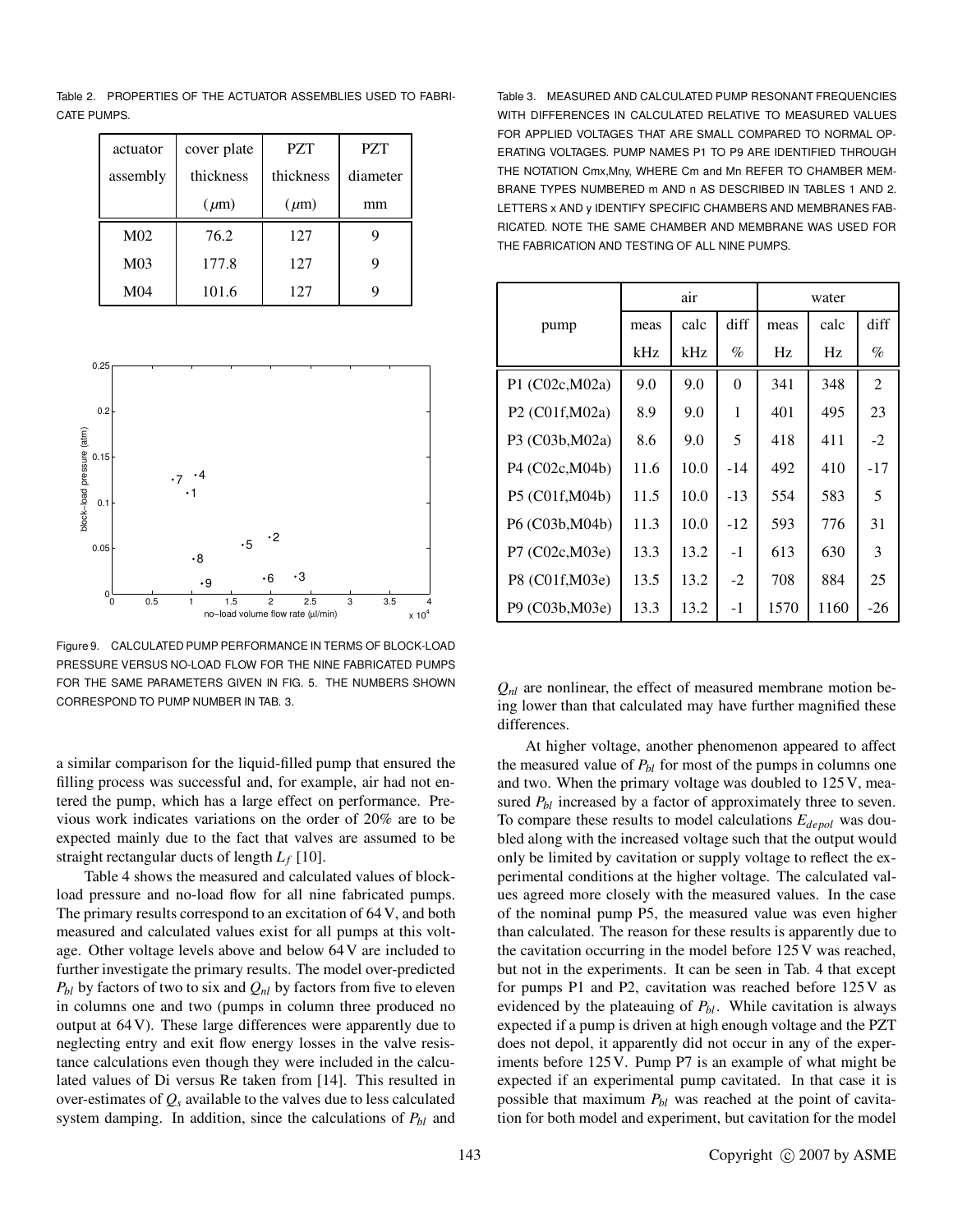Table 4. PUMP PERFORMANCE IN TERMS OF BLOCK-LOAD PRESSURE  $P_b l$  AND NO-LOAD FLOW  $Q_{nl}$  FOR VARIOUS 0-TO-PK VOLTAGE LEVELS. PUMPS ARE IDENTIFIED BY THE NOTATION IN Tab. 3, AND THE NUMBERS IN BRACKETS CORRESPOND TO THE DESIGN SPACE COORDINATES  $[t_p, w_v]$ . THE APPLIED VOLTAGE OF 24V WAS USED TO COMPARE MEASURED AND CALCULATED PERFORMANCE UNDER THE SAME CONDITIONS. THE FOUR BOXED VALUES INDICATE THE HIGHEST MEASURED AND CALCULATED PRESSURE AND FLOW VALUES AT THAT SAME VOLTAGE.

| applied<br>$P_{bl}$ |                 | $Q_{nl}$ |        | applied<br>$P_{bl}$ |              | $Q_{nl}$                   |      | applied      | $P_{bl}$     |             | $Q_{nl}$         |      |                  |      |
|---------------------|-----------------|----------|--------|---------------------|--------------|----------------------------|------|--------------|--------------|-------------|------------------|------|------------------|------|
| voltage             | meas            | calc     | meas   | calc                | voltage      | meas                       | calc | meas         | calc         | voltage     | meas             | calc | meas             | calc |
| $\mathbf V$         |                 | kPa      | ml/min |                     | $\mathbf V$  | kPa                        |      | ml/min       |              | $\mathbf V$ | kPa              |      | ml/min           |      |
|                     | P1<br>[76, 150] |          |        |                     |              | [76,300]<br>P <sub>2</sub> |      |              | P3 [76,600]  |             |                  |      |                  |      |
| 16                  |                 | 1.35     |        |                     |              |                            | 2.24 |              |              |             |                  | 1.91 |                  |      |
| 32                  |                 | 4.65     |        |                     |              |                            | 5.44 |              |              |             |                  | 1.91 |                  |      |
| 64                  | 2.3             | 11.3     | 1.1    | 9.5                 | 64           | 0.89                       | 6.27 | 1.7          | 20           | 64          | $\boldsymbol{0}$ | 1.91 | $\boldsymbol{0}$ | 23   |
| 125                 |                 | 48.7     |        |                     | 125          | 4.6                        | 6.27 |              |              | 125         | 0.14             | 1.91 |                  |      |
| P4 [102,150]        |                 |          |        |                     | P5 [102,300] |                            |      |              | P6 [102,600] |             |                  |      |                  |      |
| 16                  |                 | 1.72     |        |                     |              |                            | 2.63 |              |              |             |                  | 1.69 |                  |      |
| 32                  |                 | 5.50     |        |                     |              |                            | 5.42 |              |              |             |                  | 1.69 |                  |      |
| 64                  | 4.5             | 13.3     | 1.4    | 11                  | 64           | 1.3                        | 5.42 | 1.8          | 16           | 64          | $\boldsymbol{0}$ | 1.69 | $\boldsymbol{0}$ | 19   |
| 125                 | 13              | 24.1     |        |                     | 125          | 9.6                        | 5.42 |              |              | 100         | 0.068            | 1.69 |                  |      |
| P7 [178,150]        |                 |          |        |                     | P8 [178,300] |                            |      | P9 [176,600] |              |             |                  |      |                  |      |
| 16                  |                 | 2.58     |        |                     |              |                            | 3.57 |              |              |             |                  | 1.16 |                  |      |
| 32                  |                 | 7.59     |        |                     |              |                            | 3.87 |              |              |             |                  | 1.16 |                  |      |
| 64                  | 4.3             | 12.7     | 1.4    | 7.7                 | 64           | 0.55                       | 3.87 | 0.78         | 10           | 64          | $\boldsymbol{0}$ | 1.16 | $\boldsymbol{0}$ | 11   |
| 125                 | 12              | 12.7     |        |                     | 125          |                            | 3.87 |              |              | 125         |                  | 1.16 |                  |      |

was reached at a lower voltage since the valve resistance was lower than actual. Again, it appears that proper handling of the additional loss effects of flow entering and leaving the valves is necessary.

It can further be said regarding  $P_{bl}$  that the model correctly predicted the pump that produced the highest measured value at the 64 v level, which was pump P4. In addition, the same pump produced the highest pressure overall, generating 13 kPa at 125 V (approximately 2 psi). This value of pressure is higher than we have been able to report for these materials and pump size [15,16], although unpublished values of approximately 6 psi have been observed in our laboratory for smaller silicon/Pyrex pumps [18]. Lastly, the model agreed well with measurement in that pressure generated dropped precipitously with increasing valve size as seen by comparing pumps in any row of Tab. 4. This along with the prediction of the highest pressure pump may be the most important results of the study, since they indicate that the model is able to predict the best configuration in terms of pressure performance even though the quantitative value of pressure is over-estimated.

Turning to net flow capability, pump P5 produced the max-

imum measured  $Q_{nl}$ , but the model only agreed with measured trends in that reducing valve size or increasing membrane thickness relative to that pump resulted in reduced flow (c.f. pumps P4 and P8, respectively). The main failing of the model was prediction of increasing no-load flow with increasing valve size without obvious limits in the design space as seen in Fig. 6, whereas in all rows of Tab. 4 experimentally measured flow rate dropped precipitously at the largest valve size. This might be explained by noting the model of the no-load condition is not necessarily realistic. The no-load condition means that with no back pressure, the only hindrance to net flow is viscous loss as fluid oscillates back an forth in the valves. And as the valve size increases, increased peak flow rate may not be accompanied by a increased flow loss if wall shear forces in the larger valve do not increase sufficiently. Thus, as long as there is absolutely no back pressure, the flow rate may continue to grow. However, in Fig. 8 a decrease in no-load flow with increasing valve size can be detected since each near-vertical row of data points corresponds to a particular membrane thickness with valve size increasing moving downward. Each the column moves slightly toward decreasing  $Q_{nl}$  at their lower end. However, this modeling limitation may not be